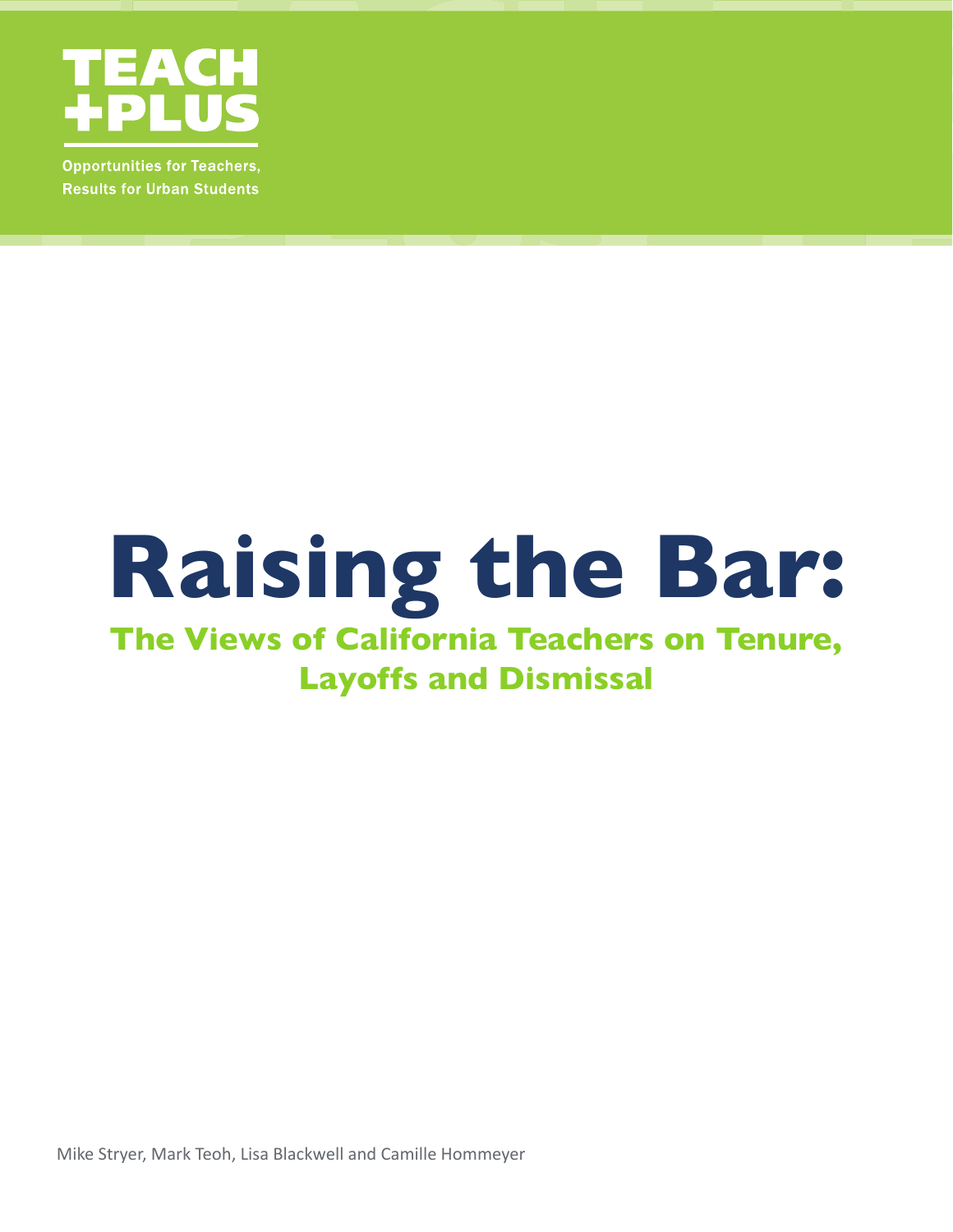Winter 2015

Copyright 2015, Teach Plus All rights reserved

#### **Authors**

Mike Stryer Mark Teoh, Ed.D. Lisa Blackwell Camille Hommeyer

This Teach Plus research is supported by generous contributions from many philanthropic donors, including the Moriah Fund and Heidi and Richard Landers.

#### **About the Authors**

Mike Stryer and Mark Teoh are Teach Plus Staff. Mike Stryer is Vice President of District and Union Policy for Teach Plus. Mike is a former high school Social Studies teacher. Before joining Teach Plus, Mike was Executive Director of Teachers for a New Unionism. Mark Teoh is Director of Research and Knowledge at Teach Plus. Mark is a former high school history teacher and district administrator.

Lisa Blackwell and Camille Hommeyer are California teachers and Teach Plus Teaching Policy Fellows. Lisa is a teacher-librarian at John H. Francis Polytechnic High School in Sun Valley, California. Camille teaches Special Education English at Manual Arts High School in South Los Angeles and serves as the English Department Chair.

#### **Acknowledgments**

The authors wish to thank the following teachers for their invaluable input: Lauryn England, Bootsie Battle-Holt, Kat Czujko, and John Rodriguez. We also wish to thank Teach Plus colleagues Celine Coggins, Alice Johnson Cain, Jennifer Kress, and Will Wiggins for their key contributions. Additionally, we want to thank Paul Goodwin for the design and administration of the survey. Finally, we want to thank the more than 500 classroom teachers of California who helped to provide their perspectives and experiences that were used in this report.

#### **About Teach Plus**

The mission of Teach Plus is to improve outcomes for urban students by ensuring that a greater proportion of urban students have access to effective, experienced teachers.

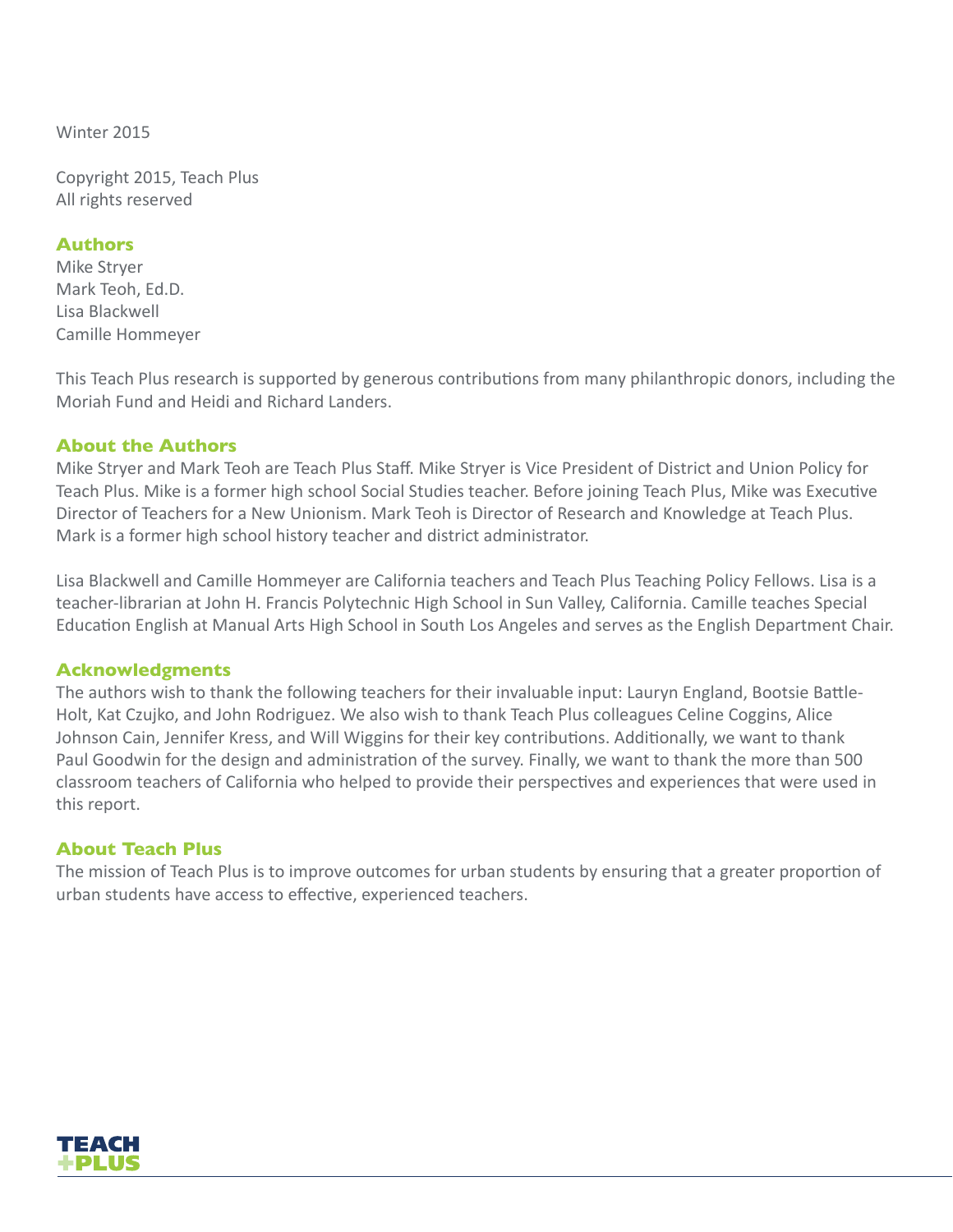# **INTRODUCTION**

In June 2014, the Los Angeles Superior Court, in ruling for the plaintiffs in the *Vergara v. California* case, amplified an already-intense debate about the quality of teachers and the rules that govern school staffing. In his decision, Judge Rolf Treu found that current statutes violate the state's equal protection clause by disproportionately harming low-income students and students of color.<sup>1</sup>

Judges and lawyers are just one set of actors in a large cast of stakeholders who have a significant public voice in how teachers are hired, retained and dismissed. Legislators, school and district administrators, state department of education officials, researchers, parents and assorted policy experts and school reformers have all stepped to the metaphorical microphone to weigh in with an opinion. Yet the voice that has arguably been the least present is that of actual practicing public school teachers.

To ensure that the voices of teachers are heard in the wake of the *Vergara* ruling, Teach Plus convened a group of 30 high-performing Los Angeles teachers this summer and issued their recommendations in the paper "Valuing Performance and Honoring Experience: Teacher Solutions for a Post-Vergara Profession."<sup>2</sup> The survey conducted for this report investigates the same set of questions about school staffing, but with a much larger and more representative sample of California public school teachers.

In this report, we seek to bring into clear focus the views of current California classroom teachers- teachers who are in front of our students every day and teachers who, like students, would be profoundly affected by changes in the policies addressed in the *Vergara* case. Our findings demonstrate remarkable consistency among California teachers about which policies should be kept and which should be improved with changes.

The views of current teachers, reflected herein, are important because they offer an actionable "third way" between reformer calls to throw out all teacher job protections and old-guard calls to preserve virtually all elements of the current system. These views provide a blueprint for a future system that works for both students and teachers.

# **RESEARCH METHOD**

Between December 4 and December 14, 2014, an online survey was administered to current, full-time California traditional K-12 public school teachers, resulting in a sample that is representative of California teachers with respect to age, gender and length of service.<sup>3</sup> The composition of the 506 responding teachers includes 15 percent with five or fewer years of teaching experience, 21 percent with six to 10 years of experience, 34 percent with 11 to 19 years of experience and 30 percent with 20 or more years of experience. Seventy percent of the responding teachers are female and the average age of the respondents is 44.7 years. Forty-five percent teach in Kindergarten to grade five, 26 percent in grades six to eight and 34 percent in grades nine to 12, with some teachers teaching in multiple grades. Public charter school teachers are not a part of the sample.

To minimize bias, the survey was administered by Goodwin Simon Strategic Research. No reference was made to Teach Plus in the survey and respondents were not informed of the sponsors of the survey. Teach Plus did not provide the polling firm with email addresses or contact information of teachers who have previously



 $| \cdot \cdot \cdot \cdot$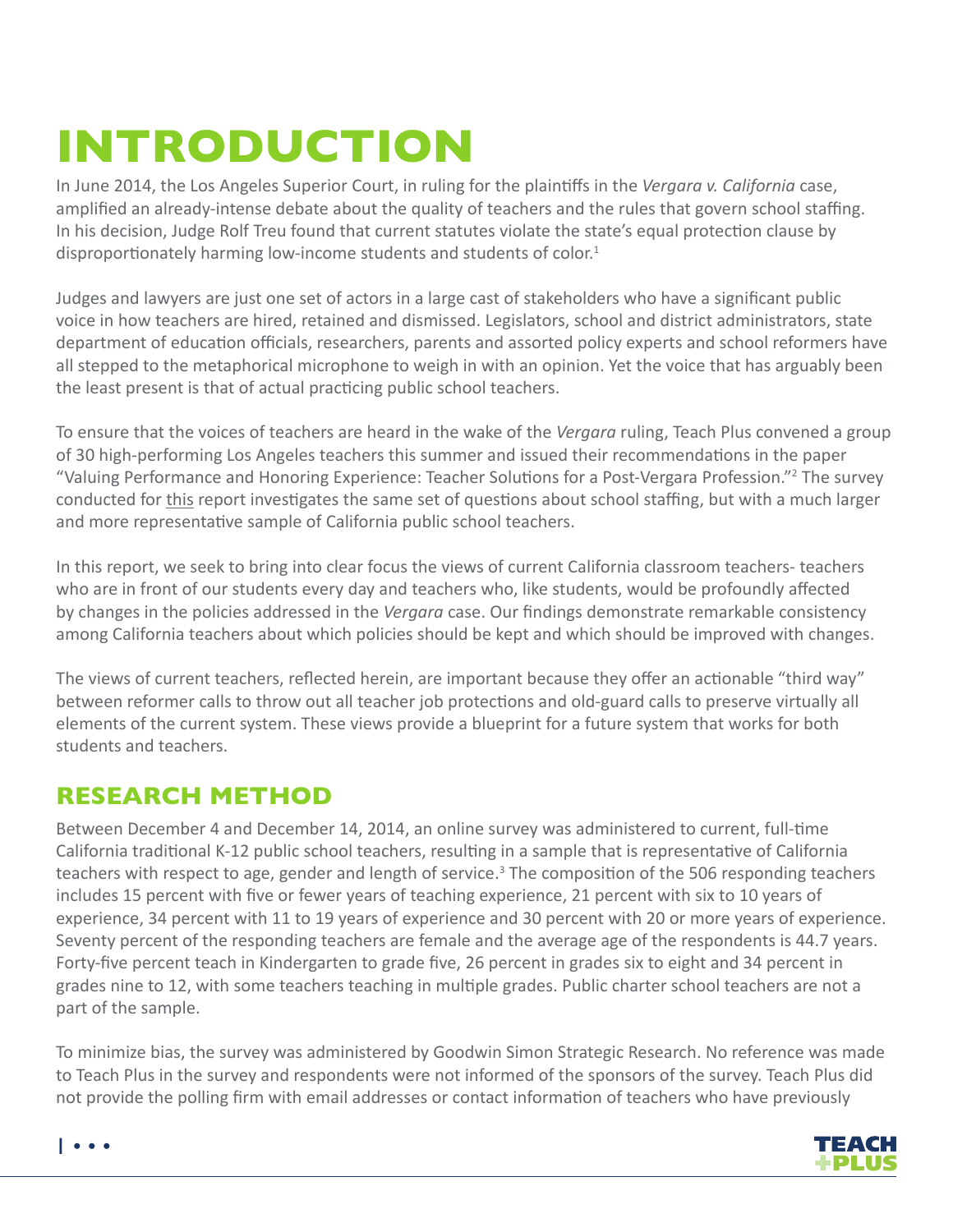affiliated with the organization. In the report's figures and discussion, results and aggregate summary results may not sum to 100 percent due to rounding.

Based on the responses of these teachers, in this report Teach Plus seeks to address the following questions:

**1.** What value do teachers place on tenure as a professional benchmark and what are their perspectives on the changes, if any, that should be made in the earning and granting of tenure?

**2.** When faced with shrinking budgets and potential teacher layoffs, what do teachers think about how seniority and performance should be weighted in layoff decisions?

**3.** What do teachers think about their schools' and districts' systems of support for struggling teachers and the appropriate time frames for exiting ineffective teachers from the teaching profession?

**4.** What role do teachers think that they should play in the development of policy around tenure, layoffs and dismissal as well as in the execution of these policies?

The report is organized around four findings that address these questions. We hope that these findings, taken together, will form a basis for thoughtful development of teacher-led and supported policies around complex issues of tenure, layoff and dismissal in ways that improve outcomes for all students in California. This report concludes with a call for more teacher voice in the policy development and implementation process.

# **KEY FINDINGS**

**Finding #1:** Teachers highly value tenure but strongly support making tenure a more performance-based, professional benchmark

**Finding #2:** Teachers believe that classroom performance should be an important element in any layoff decision

**Finding #3:** The current system needs to better support struggling teachers while setting a clear time frame for exiting persistently ineffective teachers from the profession

**Finding #4:** Teachers must play a central role in both the development of policy around tenure, layoff and dismissal systems and in the execution of these policies

# **FINDING #1: TEACHERS HIGHLY VALUE TENURE BUT STRONGLY SUPPORT MAKING TENURE A MORE PERFORMANCE-BASED, PROFESSIONAL BENCHMARK**

In surveying teachers about tenure, we found that while teachers strongly support the concept of tenure, they seek to make it a true, professional benchmark through clear use of teaching performance in all tenure decisions, a substantially longer period of time to demonstrate classroom effectiveness, and broader input from multiple decision-makers in tenure decisions.

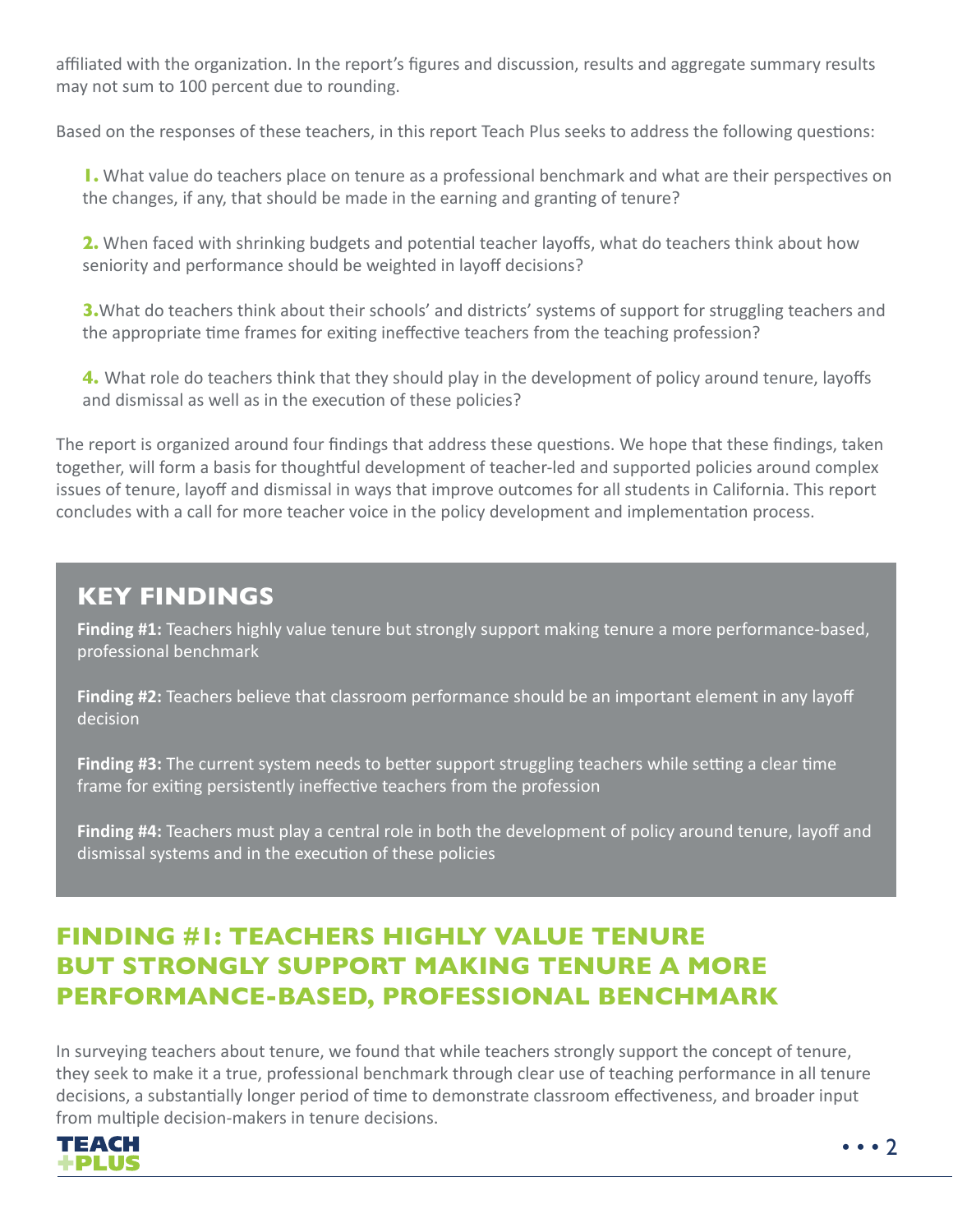#### **Background on Tenure Systems in California**

Under the current California education code, tenure (or "permanent status") is granted to traditional public school, fully credentialed/certificated teachers on the first day of their third year of teaching - provided that the district exceeds 250 students and the teacher serves the prior two complete, consecutive years as a fully credentialed teacher. By March 15 of the teacher's second year, a district determination must be made to "reelect" the teacher to remain in the district for the subsequent year. If no determination is made, the default action is to re-elect the teacher.<sup>4</sup>

Tenure or "permanent status" means that, under the California Education Code, teachers with permanent status can only be terminated for "just cause" or as part of a layoff. If a teacher is notified that he/she is being terminated for cause, he/she is provided a series of legal protections. "Just cause" includes unsatisfactory performance, immoral or unprofessional conduct, persistent disobedience of applicable laws and policies, among several others.<sup>5</sup>

#### **Broad Support for Concept of Tenure**

Our first area of interest was to determine what teachers thought, in general, of tenure and its impact on schools in California. We found that by wide margins, California teachers strongly support the concept of tenure, believing that tenure positively impacts the quality of teaching, that it carries great personal importance to teachers, and that it limits potential arbitrary or vindictive decision-making by administrators in personnel matters.

A majority of teachers see tenure as having a clear, positive effect on the quality of teachers and view it as an important personal and professional benchmark. We asked respondents if they thought that teacher tenure has had a positive or negative effect on the quality of teachers in California and 56 percent of teachers said that it has had a positive effect. Only 23 percent believe that tenure has had a negative impact on teacher quality.6

In addition to the positive impact teachers believe tenure has on California schools, we also wanted to gauge the importance and meaning of tenure to teachers. In two separate questions, we asked respondents how important tenure was to them personally and how meaningful an achievement it was to get tenure. Seventythree percent of teachers see tenure as either a very meaningful or a somewhat meaningful achievement. An even greater proportion of teachers, 81 percent, feel that tenure is important to them personally.<sup>7</sup> These findings suggest that tenure is of critical importance for California public school teachers both as a personal achievement as well as being a positive influence on teacher quality in schools.



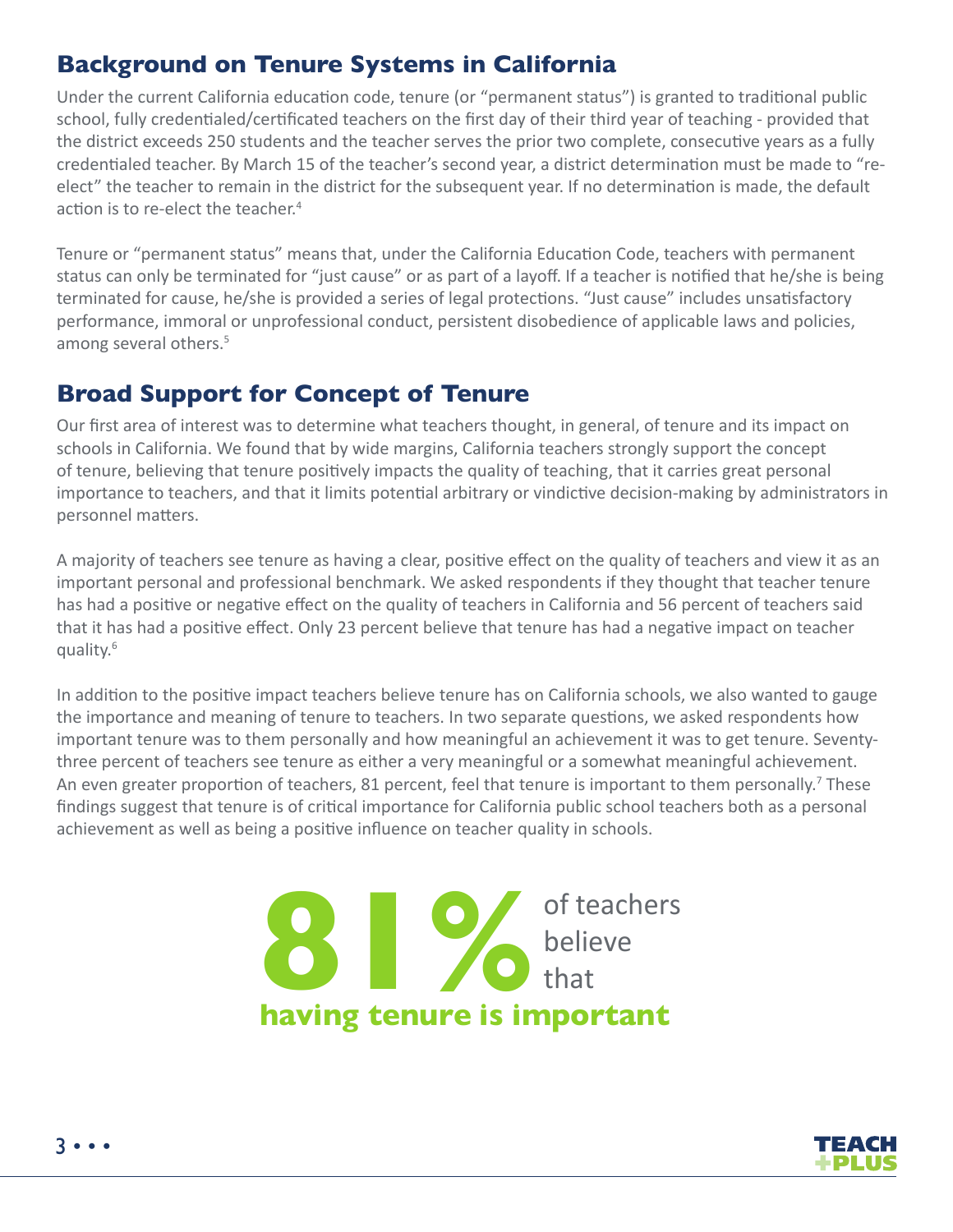At the same time, while most teachers highly value tenure, a large majority of surveyed teachers recognize the need for change in how tenure decisions are made, who is involved in granting it, and how long it takes to earn it. While tenure is an important milestone for teachers personally, just 40 percent believe that tenure is granted to only effective teachers- suggesting that a minority of teachers believe that performance is factored into tenure decisions in ways that differentiate effective from ineffective teaching (see Figure 1).

#### **Figure 1**

#### **Question: "Please indicate if you agree or disagree with the following statement: 'In your experience, only effective teachers can get tenure.'"**



One of the arguments for having tenure in education is the role it plays in safeguarding teachers from possibly unfair dismissals by their administration. We were interested to learn if teachers observed tenure providing this protection. Specifically, we asked if they had ever worked at a school with a teacher they thought was effective whose tenure status protected him or her from an unfair dismissal effort by an administrator. Fiftyfive percent of teachers responded in the affirmative, suggesting that teachers also see tenure as playing a role in protecting effective teachers from arbitrary decision-making by an administrator (see Figure 2).

#### **Figure 2**

**Question: "Have you ever worked at a school with a teacher you thought was effective whose tenure status protected him or her from an unfair dismissal effort by an administrator?"**

> **RRRRRRRRRR 55% 34% 11% Yes No** Not **Not No sure**

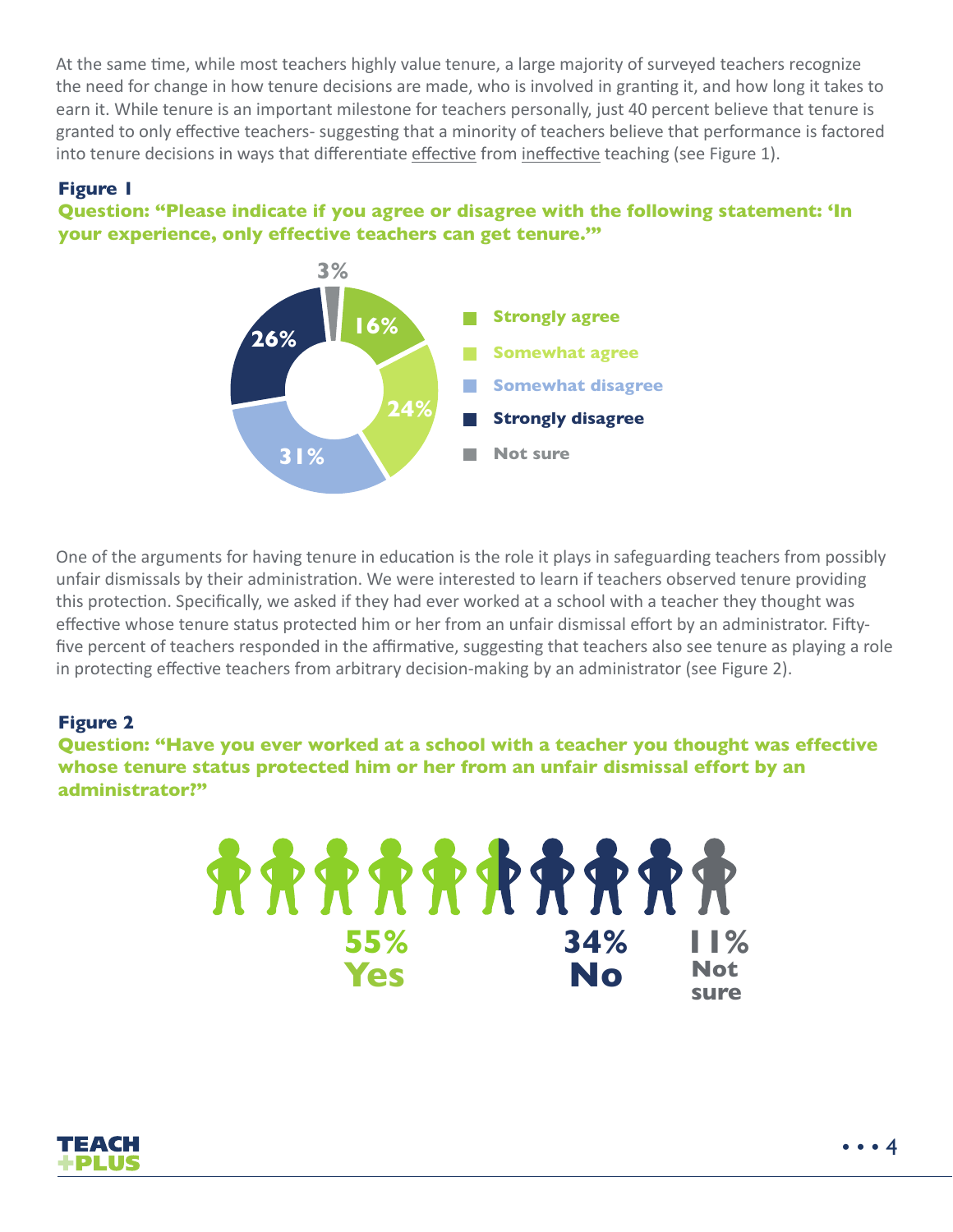On the other hand, we were also interested in hearing from teachers as to whether or not tenure was acting as a barrier towards removing those teachers who were not serving students well. When we asked respondents if they had ever worked with another teacher who they felt should have been dismissed due to poor performance but whose tenure status seemed to prevent this, more than two-thirds of teachers (69 percent) said "yes" (see Figure 3).

#### **Figure 3**

**Question: "Have you ever worked with a teacher who you thought should have been dismissed due to poor performance in the classroom but was not dismissed because he or she had tenure?"**



# **Strong Support for Making Tenure a Benchmark Earned through Performance**

While teachers value tenure, they very strongly believe that standards must be raised for attaining what teachers see as an important professional benchmark. Current standards provide only 18 months for an administrator to make a tenure-related decision. Furthermore, many districts in California lack a rigorous and affirmative process for determining whether a probationary teacher merits tenure.<sup>8</sup> Surveyed teachers believe that there should be a greater period of time involved in tenure decisions and that there needs to be a clear determination of classroom effectiveness before granting tenure.

Teachers strongly support a period of time beyond the current 18 months for an administrator to determine whether or not a teacher should be granted tenure. In fact, 72 percent of teachers believe that 18 months is not enough time for an administrator to make a tenure determination.<sup>9</sup> A separate question found that, on average, teachers believe that five years is the appropriate length of time before an administrator makes a decision about whether or not a teacher should be granted tenure. Only 15 percent of teachers believed that the appropriate amount of time should be two years or less (see Figure 4).

#### **Figure 4**

**Question: "In your opinion, how many years should a teacher serve in the classroom before an administrator makes a decision about whether or not the teacher should be granted tenure?"10**



Time, on average, teachers say teachers should serve in the classroom **before a tenure decision is made**

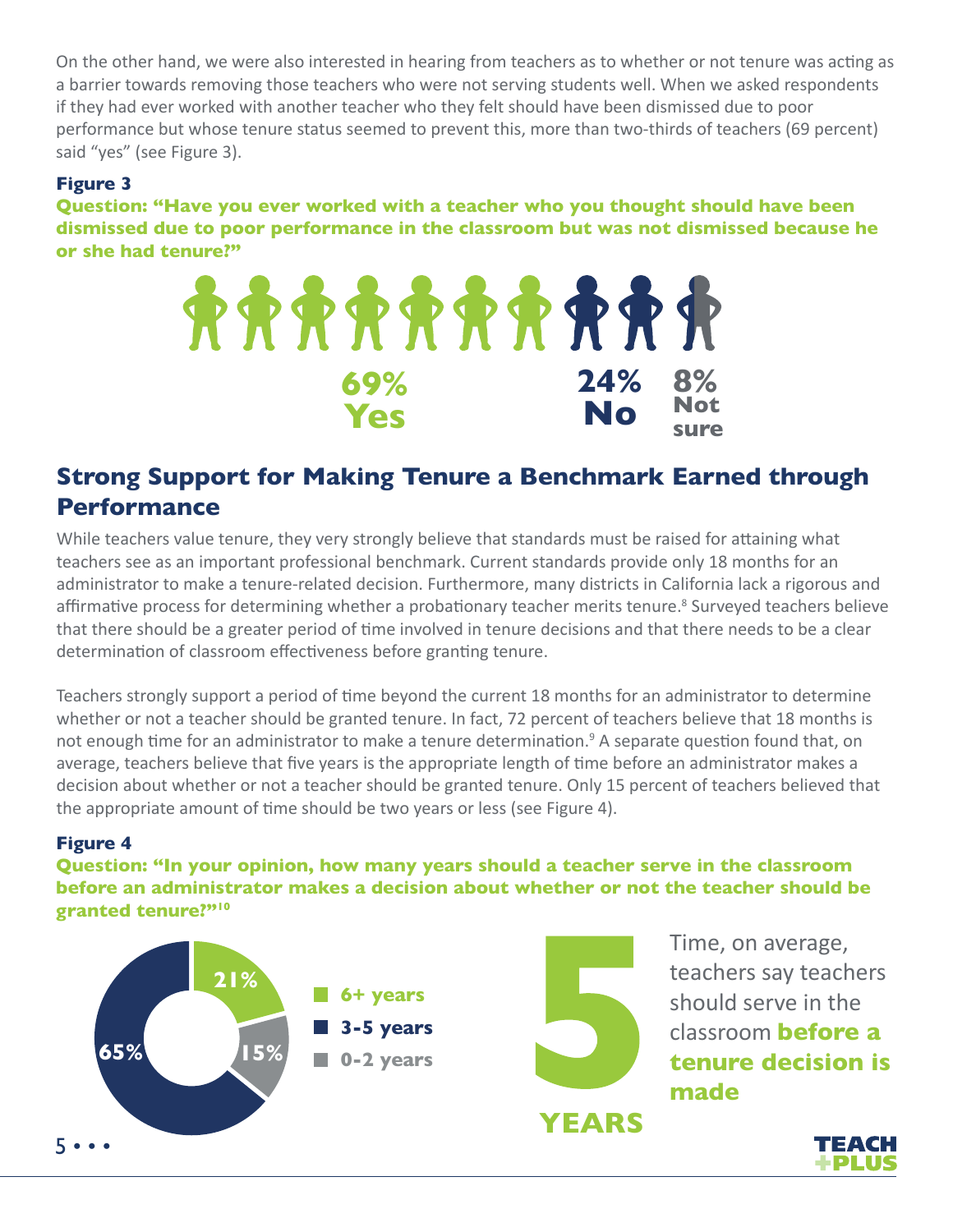In addition to learning about how long teachers believe it should take to earn tenure, we were interested to hear from teachers about their views on how tenure was earned. Specifically, we asked respondents about three potential revisions to tenure rules in California, including requiring a measure of classroom effectiveness, requiring observations from multiple administrators, and opening up the tenure decision to involve other teachers. We found that a strong majority of teachers supported these possible revisions to how teachers earn tenure in California.

First, we found that California teachers overwhelmingly support the need for the demonstration of classroom effectiveness in tenure decisions. As noted earlier, just 40 percent of teachers believe that only effective teachers can get tenure. But the vast majority of teachers - 92 percent - support a demonstration of classroom effectiveness to achieve tenure, something that is not explicitly required in all districts in California.<sup>11</sup>



Second, teachers were highly supportive of having more and different people weigh in on tenure decisions. Specifically, California teachers favor the use of multiple decision-makers in tenure-related decisions and were explicit about the use of other teachers in the process. We found that 83 percent of teachers support requiring observations from multiple administrators in tenure decisions, an increase from the often sole administrator involved in the process.<sup>12</sup> Furthermore, we found that teachers strongly support including their peers in tenure decisions, with 75 percent of teachers favoring observations from teacher peers as part of the tenure decision.<sup>13</sup> When teachers were asked specifically about who they thought should make the decision to grant tenure to a teacher, 75 percent of teachers believe that qualified teachers should play some role in the tenure decision.14 These findings suggest a strong preference on behalf of the teachers surveyed to widen the decision to grant tenure to multiple parties, including more administrators as well as other teachers.

In sum, the value that teachers place on tenure ties in closely with their belief that tenure provides a reasonable amount of job security to teachers. At the same time, California teachers appear ready to elevate the teaching profession by making tenure a more meaningful professional achievement. Of particular note is the broad-based support by teachers to substantially extend the amount of time involved in the granting of tenure- by allowing teachers to develop professionally (e.g. through ongoing collaboration with peers) and to prove themselves over a sufficient period of time. This extension of time also would allow administrators to make more fully-informed decisions about a teacher's promise. Finally, for California teachers, "raising the bar" also means explicit inclusion of teaching effectiveness in tenure-related decisions- thereby giving administrators greater opportunity and incentive to retain outstanding educators.

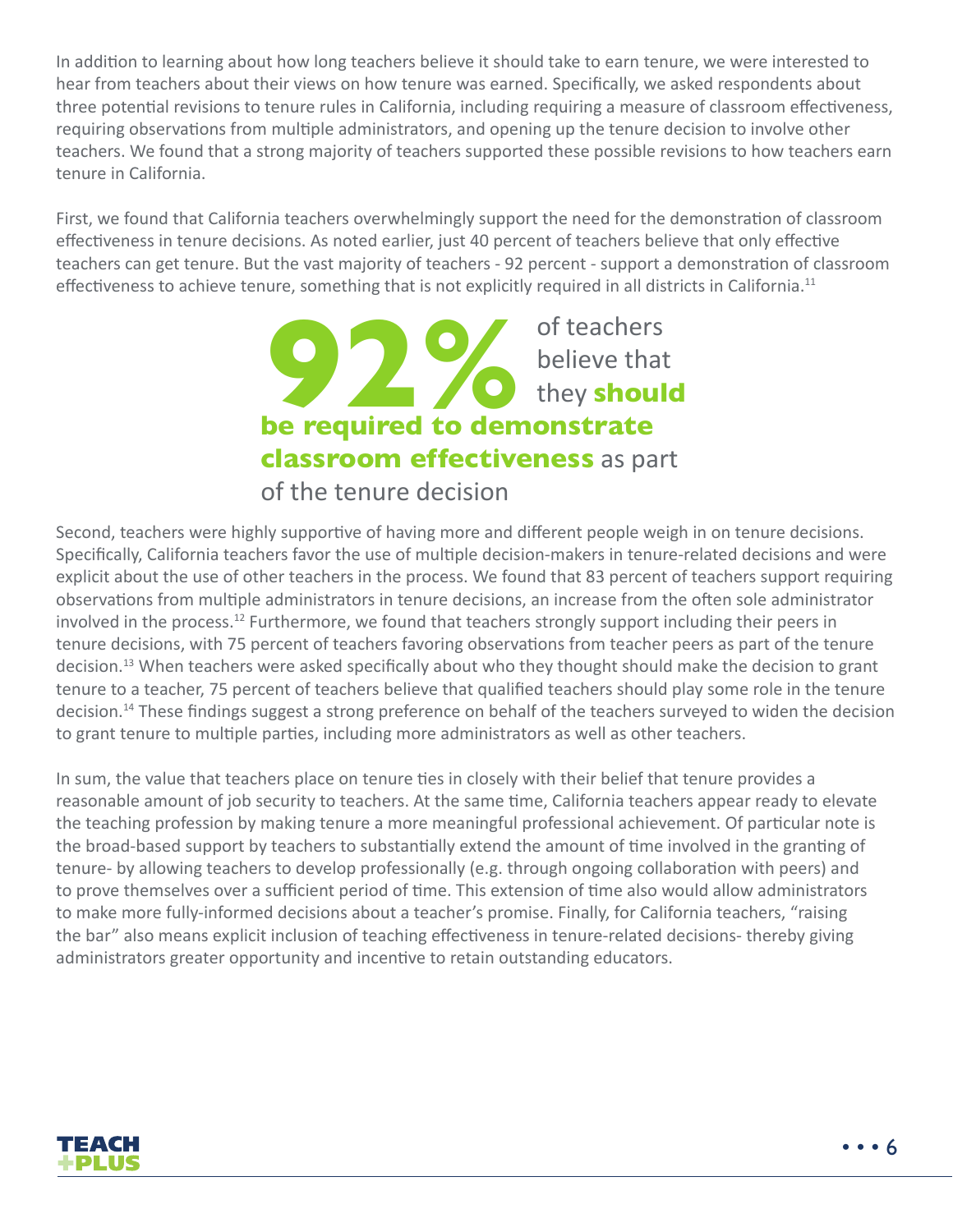# **FINDING #2: TEACHERS BELIEVE THAT CLASSROOM PERFORMANCE SHOULD BE AN IMPORTANT ELEMENT IN ANY LAYOFF DECISION**

In surveying teachers about layoff policies, we found both a wide range of views on current layoff systems and support for continued use of seniority in these decisions. However, we also found that teachers supported the idea of explicitly using performance in the classroom as part of all layoff decisions.

# **Background on Layoff Policies/LIFO in California**

In California, when layoffs are necessary, they are based on the LIFO ("last in, first out") provision in the California education code. The LIFO provision prescribes the factors that can be used to determine which teachers are terminated in the event of layoffs. With few exceptions, these factors include a teacher's tenure status (probationary or permanent) and his or her seniority.<sup>15</sup>

With California's statewide financial challenges between 2007 and 2012, many California school districts were compelled to lay off substantial numbers of teachers. Over these five years, California's overall teaching force fell by 32,000 - with large numbers of financially-driven layoffs.<sup>16</sup> Determination of layoff sequence is subject to current California law, which generally mandates that tenure status and seniority be the determining factors in layoffs. As layoffs are executed without explicit consideration of performance, both effective and ineffective teachers have been subject to these layoffs. The ironic impact of the LIFO system is that early-career, tenured teachers (who have earned due process protections) are routinely laid off for reasons unrelated to performance. At the same time, most veteran teachers are largely immune to layoffs, independent of their effectiveness in the classroom.

The pervasiveness of layoffs of effective teachers is reflected in the fact that 74 percent of teachers in our survey said that they have worked at a school where a teacher that they thought was effective was laid off because of a lack of seniority.<sup>17</sup>

> **1999** of teachers<br>
> worked at a<br>
> school with a<br>
> teacher they thought was effective but who was laid off because he or she lacked seniority

The effects of seniority-based layoffs on a wide range of student outcomes also have been significant, as documented in several California and nationwide studies.18

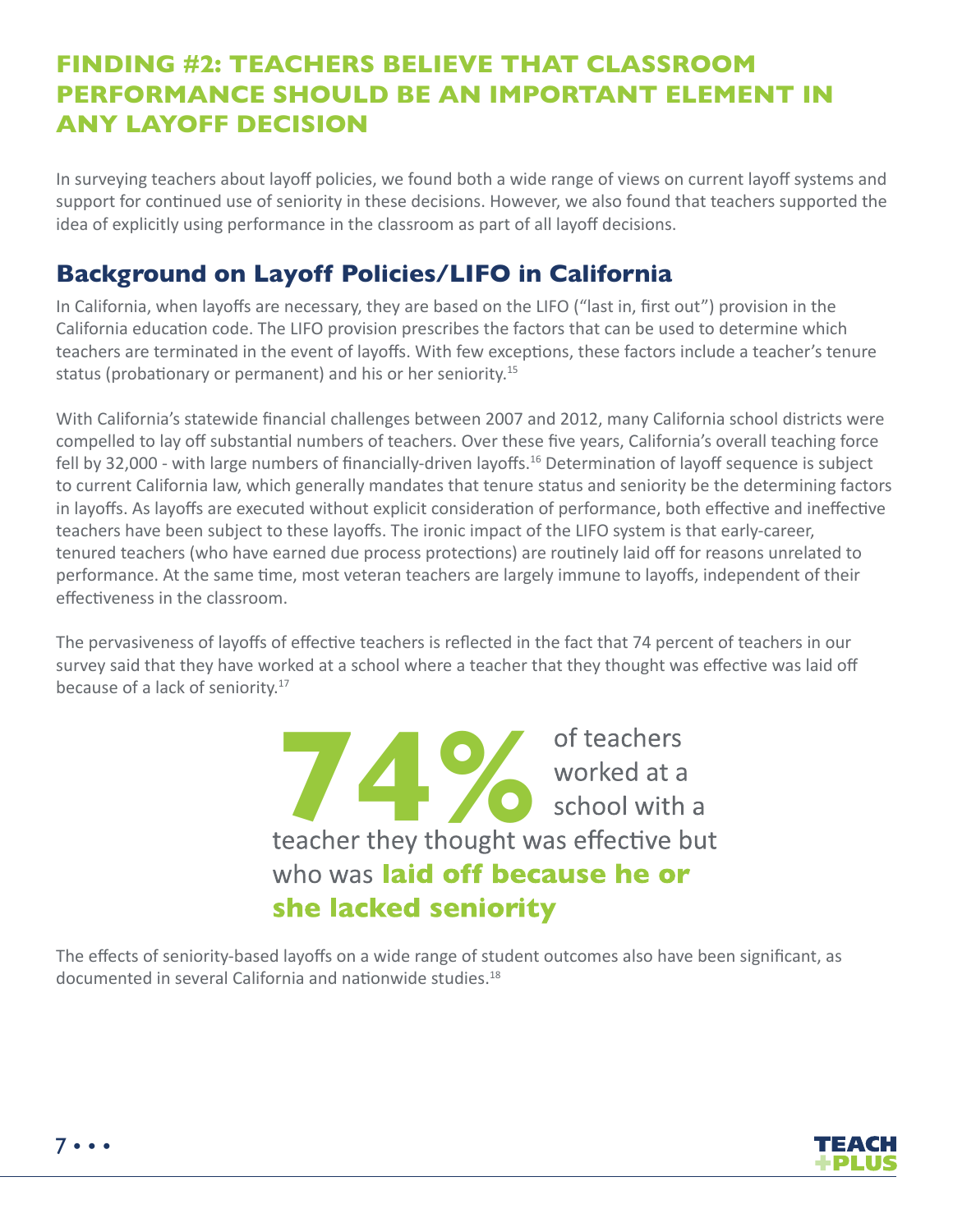# **Strong Support for Use of Performance and Seniority in Layoff Decisions**

Our areas of interest around layoff policy/LIFO revolved around teachers' general views of the current system, their degree of support for use of performance in layoff decisions, and their preferred weighting of performance and seniority in a potentially revised system for determining layoffs.

We found a wide range of views around current layoff policies- with teachers notably divided on the issue. In asking teachers about their views of the current system used to determined layoffs, 44 percent of teachers indicated that they were satisfied with the current system, while 33 percent were dissatisfied. A substantial number of teachers (23 percent) were either neutral on the question or not sure (see Figure 5).<sup>19</sup>

#### **Figure 5**

**Question: "As you know, budget cuts reducing school funding in California have resulted in periodic teacher layoffs. How satisfied are you with the current rules in your district for deciding which teachers are laid off?"**



At the same time, when we asked teachers whether teacher performance should be considered in deciding who gets laid off, we received a very different and clearer response. Seventy-one percent of teachers feel that layoff decisions should be based either partly or entirely on performance in the classroom. Only 24 percent of teachers supported basing layoff decisions almost entirely on seniority (see Figure 6).<sup>20</sup>

#### **Figure 6**

**Question: "If a district has to lay off teachers, do you think that the decision about which teachers get laid off should be based on:"**

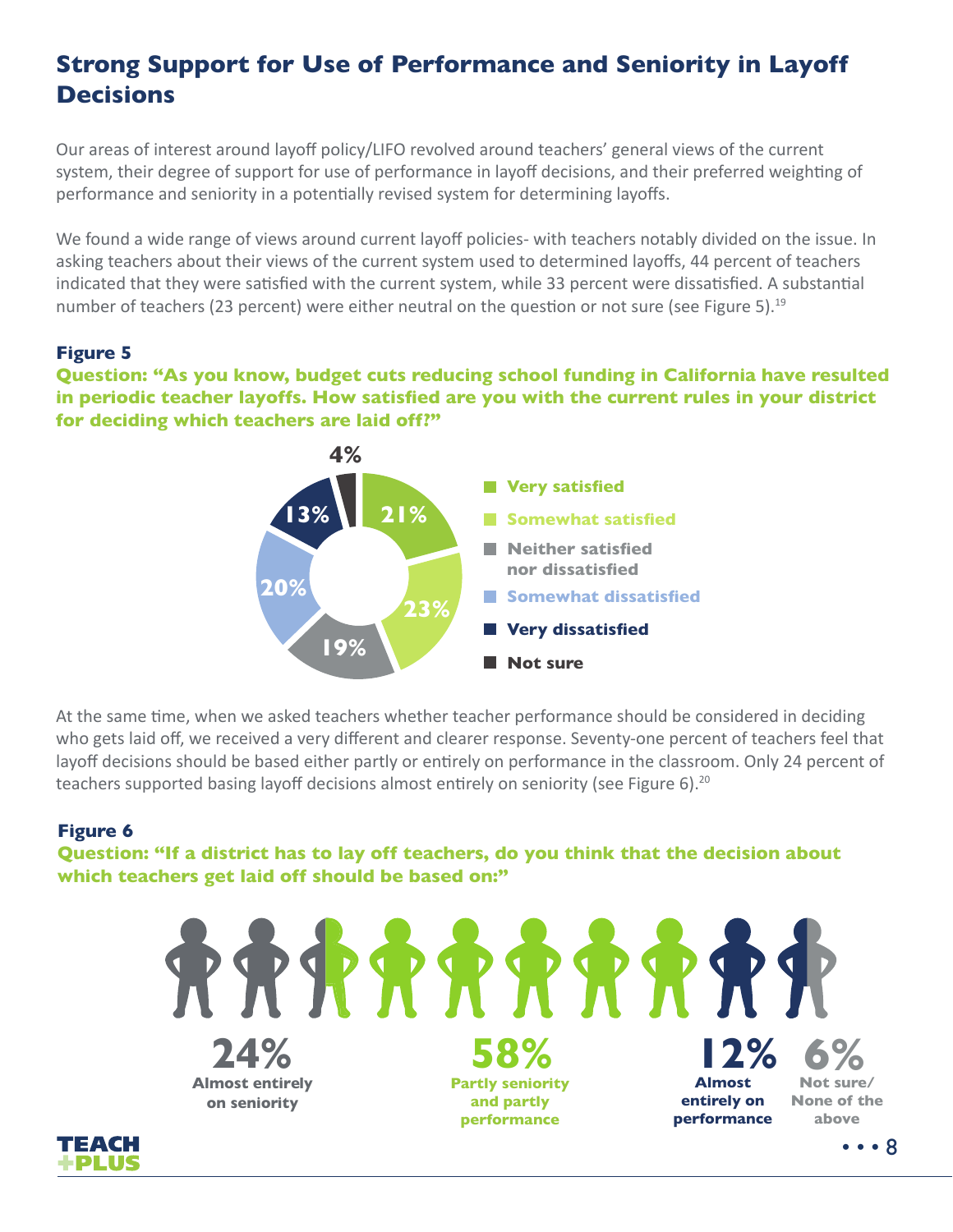To narrow in on performance and gain a more exact sense of teachers' preferred weighting of performance and seniority in layoff decisions, we posed an open-ended "fill in the blank" question that asked teachers to provide a specific numerical weighting between seniority and performance in layoff decisions. On average, teachers chose to weight performance and seniority equally- representing a desire for substantial change from current layoff policy (see Figure 7).<sup>21</sup>

#### **Figure 7**

**Question: "If there were a fair way to evaluate teachers, what do you think is the right balance between seniority and performance to determine teacher layoffs? Your answer can be anywhere from (0% seniority and 100% performance) to (100% seniority and 0% performance), or any combination in between."**



It should be noted that included in the set of questions about the use of performance in layoff decisions, teachers were asked whether they felt a fair evaluation of teachers is possible. Seventy-five percent of teachers believe that it is definitely or probably possible to develop a fair way to evaluate teachers. Only two percent felt that it is definitely not possible.<sup>22</sup> Teachers were not surveyed on the exact components and weighting of evaluation systems.



In sum, surveyed California teachers strongly support the use of performance in layoff policies, as they did in the case of tenure-related decisions. Believing that a fair evaluation system is possible, these teachers want to modify the current layoff statutes that revolve around tenure status as well as the date on which a teacher signs his/her district contract. The survey results provide strong support for adopting a mixed use of both seniority and performance in any needed layoff decisions.



9 • • •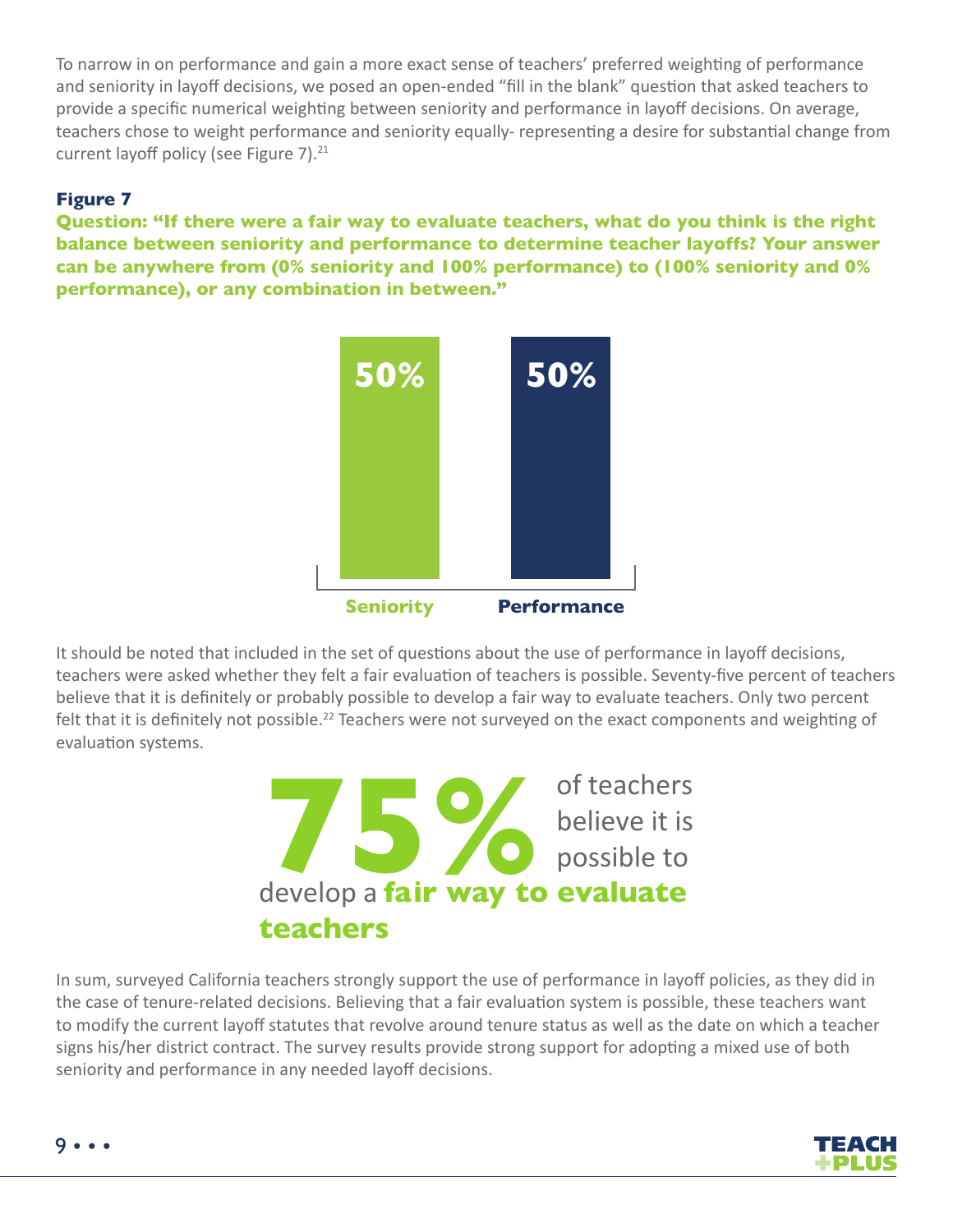# **FINDING #3: THE CURRENT SYSTEM NEEDS TO BETTER SUPPORT STRUGGLING TEACHERS WHILE SETTING A CLEAR TIME FRAME FOR EXITING PERSISTENTLY INEFFECTIVE TEACHERS FROM THE PROFESSION**

In surveying teachers about dismissal-related issues, we found that teachers clearly recognize the need for greater support of ineffective colleagues and want to establish clear time limits in potentially dismissing persistently ineffective teachers. At the same time, teachers believe that districts must provide far better instructional support for struggling teachers.

#### **Background on Dismissal Statutes in California**

Certificated, tenured public school K-12 teachers have a series of protections that pertain both to their status as California public employees and to their attainment of tenure. While California statutes are specific in prescribing time frames around some dismissal-related processes, the statutes do not mandate initiation of dismissal proceedings by a district after a certain period of time when a teacher fails to meet minimum performance expectations or receives unsatisfactory ratings. For a variety of reasons, including resignation, the frequency of dismissal of tenured teachers purely for unsatisfactory performance is extremely limited. A report by Students Matter found that the annual number of tenured teachers dismissed in California for unsatisfactory performance averaged just 2.2 (out of a total teaching force of about 275,000) - reflecting the complexity of the dismissal process.<sup>23</sup>

# **Teachers Want Greater Support for Struggling Colleagues and Clear Timelines for Dismissing Ineffective Teachers**

To understand teachers' perceptions about whether they have colleagues who need supportive intervention and/or may not be suited to the profession, we asked a series of questions. We asked teachers whether they believe that there are teachers at their school who are ineffective and who need additional training and assistance. Sixty-six percent of teachers answered affirmatively.<sup>24</sup>

> of teachers believe that there are teachers at their current school who they think **are ineffective and need additional training and assistance 666**

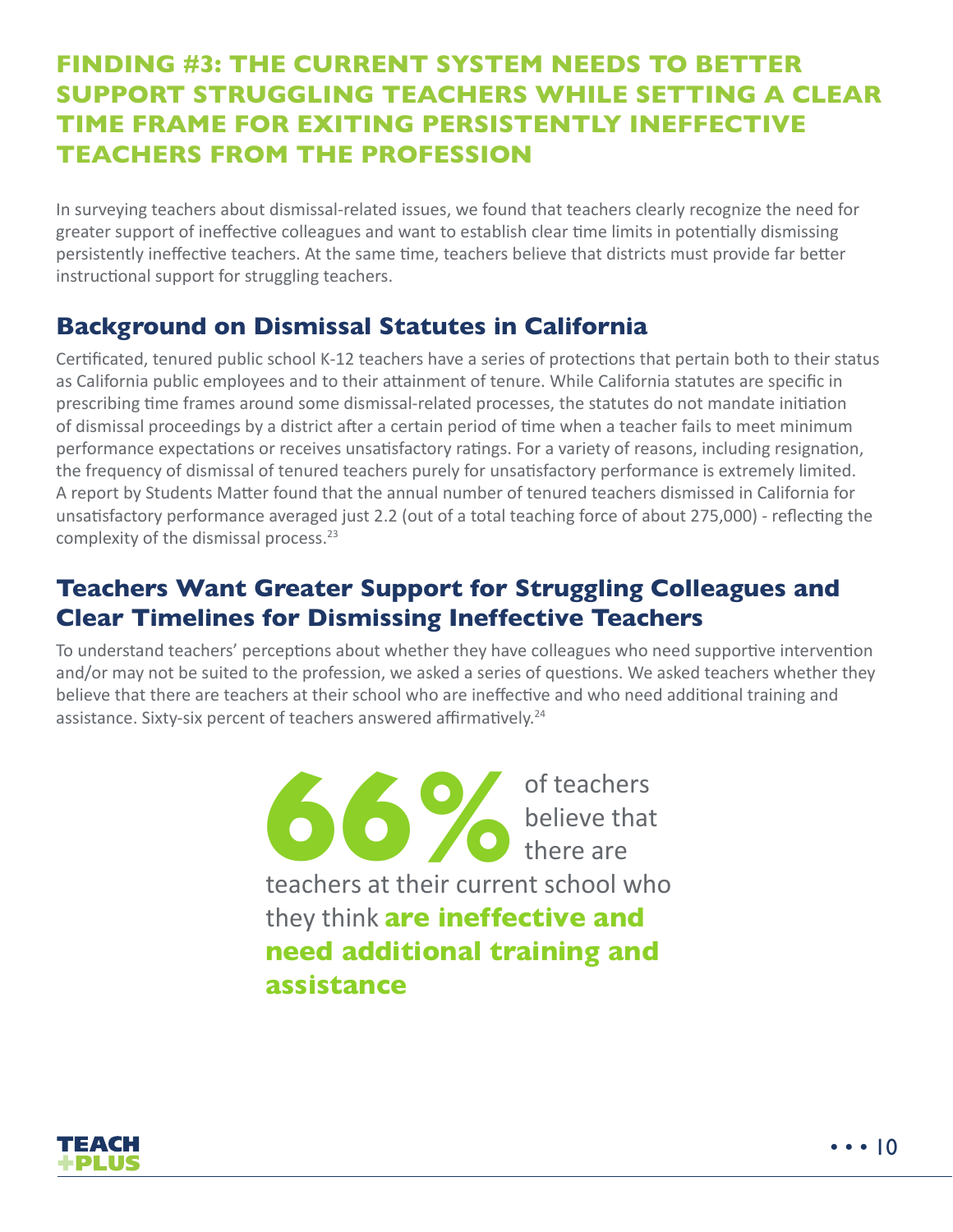When we asked teachers whether they believe that there are teachers at their school who are not suited to be classroom teachers, the corresponding result was 58 percent.<sup>25</sup> These results suggest that weaker-performing teachers are visible, at some level, to the majority of teachers.

While the majority of surveyed California teachers believe that there is at least one ineffective teacher at their school, California teachers overwhelmingly believe that there is not sufficient support from the school district for struggling teachers. When we asked respondents if they feel that their school district offers appropriate support and assistance for ineffective teachers, only 31 percent believed that this is the case.<sup>26</sup>

While the data presents a compelling case for significantly more and stronger instructional support for struggling teachers, surveyed teachers also appear to want more clearly-defined parameters for exiting persistently ineffective teachers from the profession.

We posed a series of questions aimed at understanding the views of teachers around the appropriate period of time for support of an ineffective teacher. In asking teachers how many years a district should provide appropriate support to an ineffective teachers before that teacher is considered for dismissal, 70 percent of teachers felt that it should be two years or less.<sup>27</sup> When asked how long it should take to dismiss a demonstrably ineffective teacher who does not show improvement after appropriate support (provided that there were a fair evaluation system), 74 percent of teachers felt that it should take no more than two years while 36 percent of teachers felt that it should take no more than one year.<sup>28</sup>



These views clearly indicate that the majority of California teachers favor stronger support for struggling teachers, but that support should not be indefinite and there should be a time limit after which dismissal actions are initiated. Consequently, these results suggest the need to develop more explicit time parameters around support and related dismissal issues.

Additional survey results also suggest that changes to California's due process system for teachers and related dismissal statutes must be approached carefully. A substantial number of California teachers feel that the due process system prevented dismissal of an ineffective teacher. When asked specifically whether they believed that the due process system prevented administrators from dismissing a teacher they thought was ineffective, 46 percent responded "yes."29

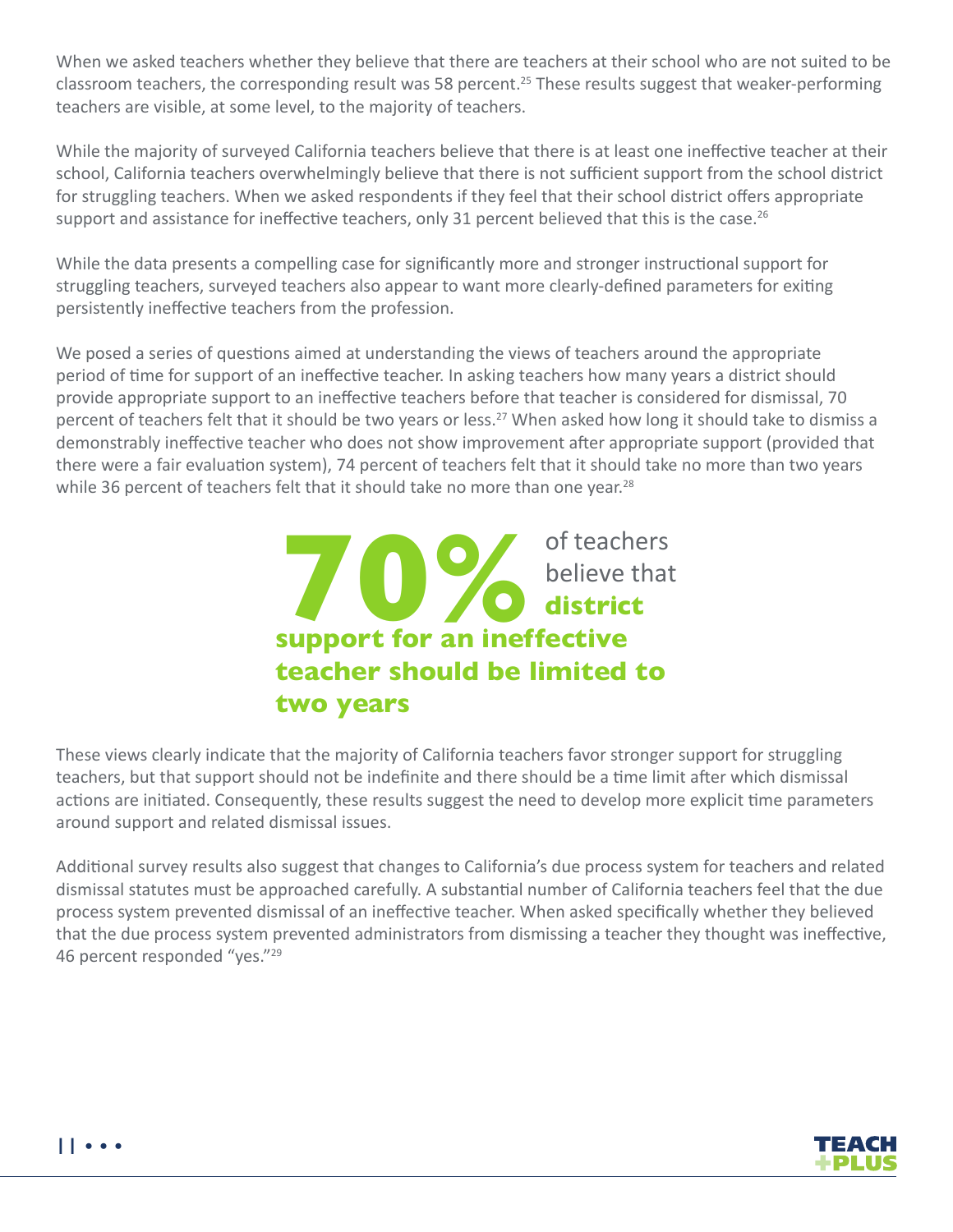

At the same time, when asked if the due process system currently available to teachers is "too strong," "too weak," or "about right," only 18 percent of teachers felt that it was "too strong."<sup>30</sup> These results indicate that there must be careful crafting of policy changes around due process and dismissal statutes (see Figure 8).

#### **Figure 8**

**Question: "Which of the following statements comes closer to your point of view on the issue of due process for teachers who are determined to be ineffective?"**



# **FINDING #4: TEACHERS MUST PLAY A CENTRAL ROLE IN BOTH THE DEVELOPMENT OF POLICY AROUND TENURE, LAYOFF AND DISMISSAL SYSTEMS AND IN THE EXECUTION OF THESE POLICIES**

A central element of professional work is that practitioners own responsibility for key issues affecting their work. Teachers clearly demonstrated a strong desire for ownership around development of policy in staffing decisions. When asked how important it would be to have the views of classroom teachers reflected in changes to rules around tenure, layoffs and due process, 92 percent of teachers believed that it was "important."<sup>31</sup>

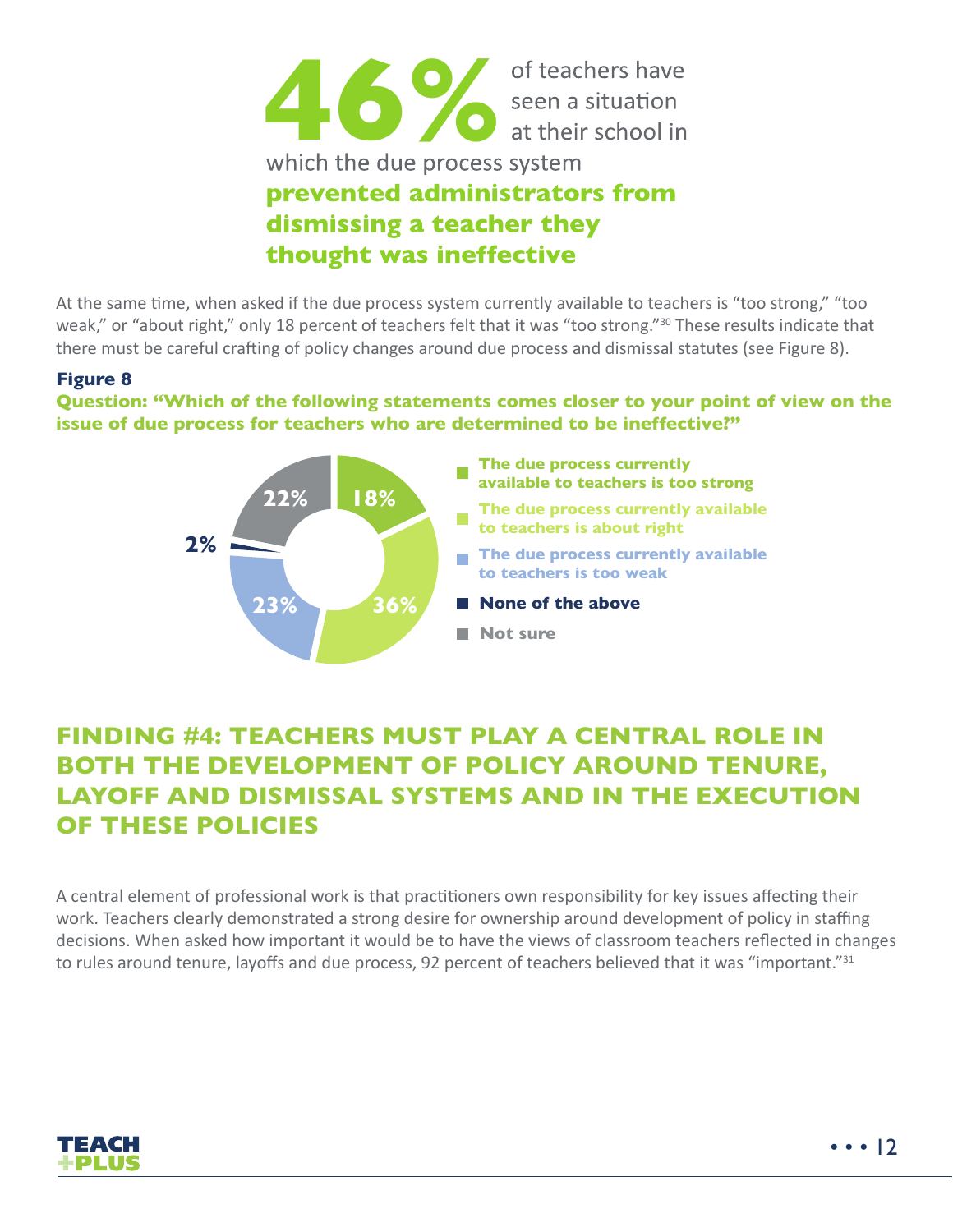

We also found that teachers, as classroom practitioners, seek to be more closely involved in evaluative aspects of key staffing decisions. As indicated above, when asked who should make the decision to grant tenure to a teacher, 75 percent believe that teachers should play at least a partial role. Furthermore, 75 percent of teachers believed that observations from teacher peers should be part of the tenure decision. These results reflect a clear desire by teachers to participate much more meaningfully in the development of policy around staffing rules and in the actual decision-making process involved in the granting of tenure.

# **POLICY RECOMMENDATIONS FROM "VALUING PERFORMANCE AND HONORING EXPERIENCE: TEACHER SOLUTIONS FOR A POST-***VERGARA* **PROFESSION" (TEACH PLUS 2014)**

The following provides a snapshot of some of the key recommendations put forth by the thirty Teach Plus Policy Fellows in their September 2014 policy brief titled "Valuing Performance and Honoring Experience: Teacher Solutions for a Post-*Vergara* Profession."32

These Policy Fellows' recommendations very closely align with the views and preferences of the surveyed 500+ California teachers in all three major areas of focus (tenure, layoffs, and dismissal). At the same time, the 2014 Policy Brief recommendations reflect the experiences and views of a select group of Los Angeles-based classroom teachers, rather than the views of teachers on a statewide basis. With this in mind, the slight differences between the surveyed teachers' views and the Policy Fellows' recommendations hopefully will provide a rich basis for discussion and policy change.

#### **Tenure**

- Extend the time needed for teachers to gain "permanent status" from two to four years.
- Require three consecutive years of evaluations demonstrating effective teaching in order to earn tenure.
- Base tenure decisions solely on performance.
- Require schools to provide evidence of support for teachers who have received an unsatisfactory evaluation.



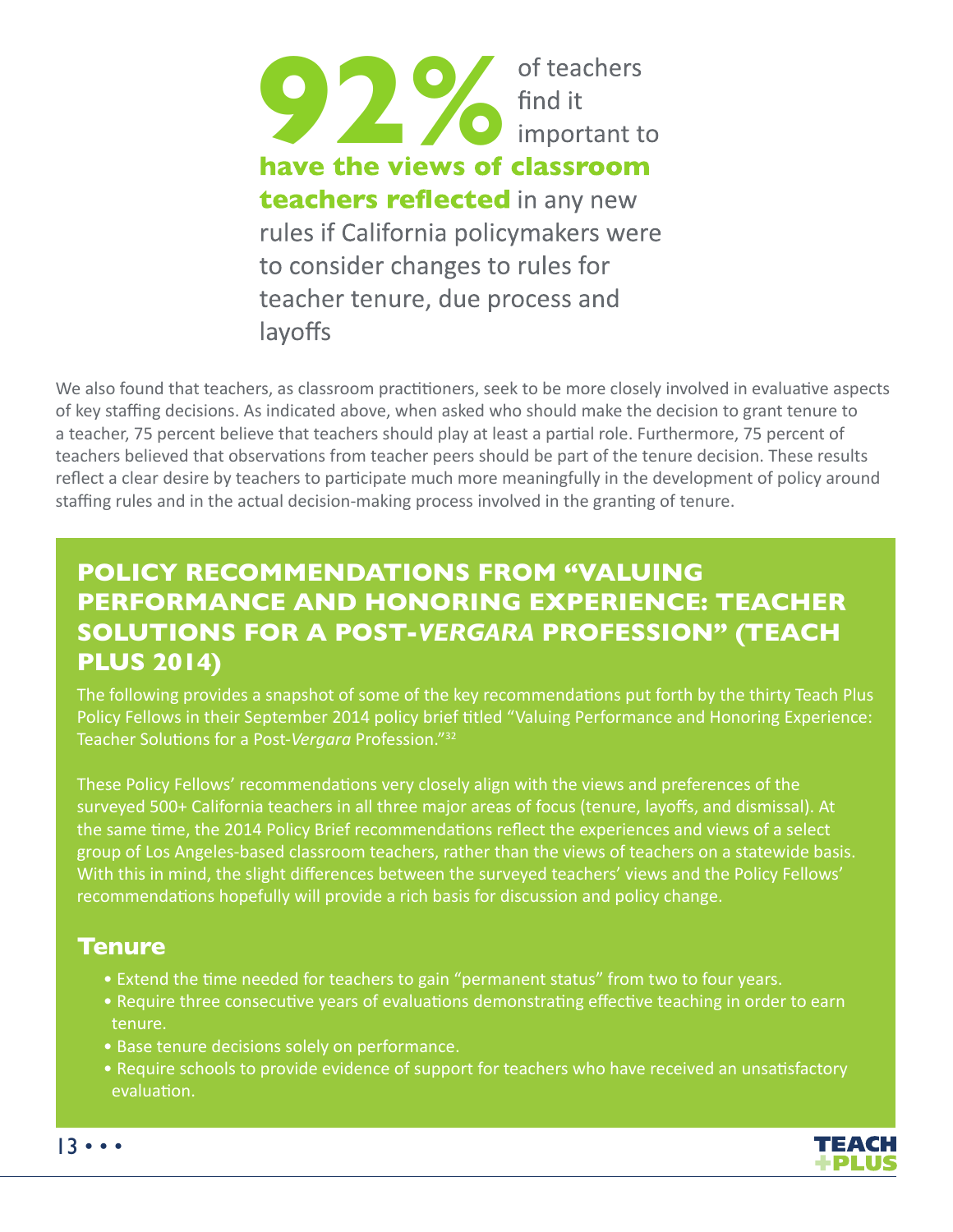# **Layoffs (LIFO)**

- Retain effective teachers in the classroom by beginning layoffs with teachers with unsatisfactory evaluation scores and the least seniority.
- Use teacher evaluations ratings in addition to seniority when making layoff determinations.

#### **Dismissal**

- Improve and expand support programs that target new and struggling teachers.
- Connect teacher evaluation to dismissal process.
- Initiate a time-limited remediation process for teachers who receive two consecutive unsatisfactory evaluations.

#### **CONCLUSION**

The voice of teachers provides clear direction for elevating the teaching profession and improving student outcomes through needed changes in tenure, layoff and dismissal systems. As new policy action regarding these issues emerges on the horizon, one thing is clear: teachers want their opinions on these issues to be heard and factored into decision-making. Within this context, it is critical for the voices of classroom teachers to be heard directly, as new policies are developed for tenure, layoffs and dismissal.

Lost in the polarized debate over these issues is that fact that California teachers have clear, strong and consistent views on "raising the bar" of the teaching profession. While valuing appropriate job protections and due process, teachers clearly support the role of classroom performance in key personnel decisions. Tenure must be a true, earned professional benchmark. Performance must be considered in layoff decisions. Dismissal must be a viable option when support of struggling teachers is not enough. Teachers' views on these issues should provide a clear pathway for policymakers seeking to find a middle ground that serves all students while both valuing outstanding teaching and recognizing the need for fair treatment of all teachers.

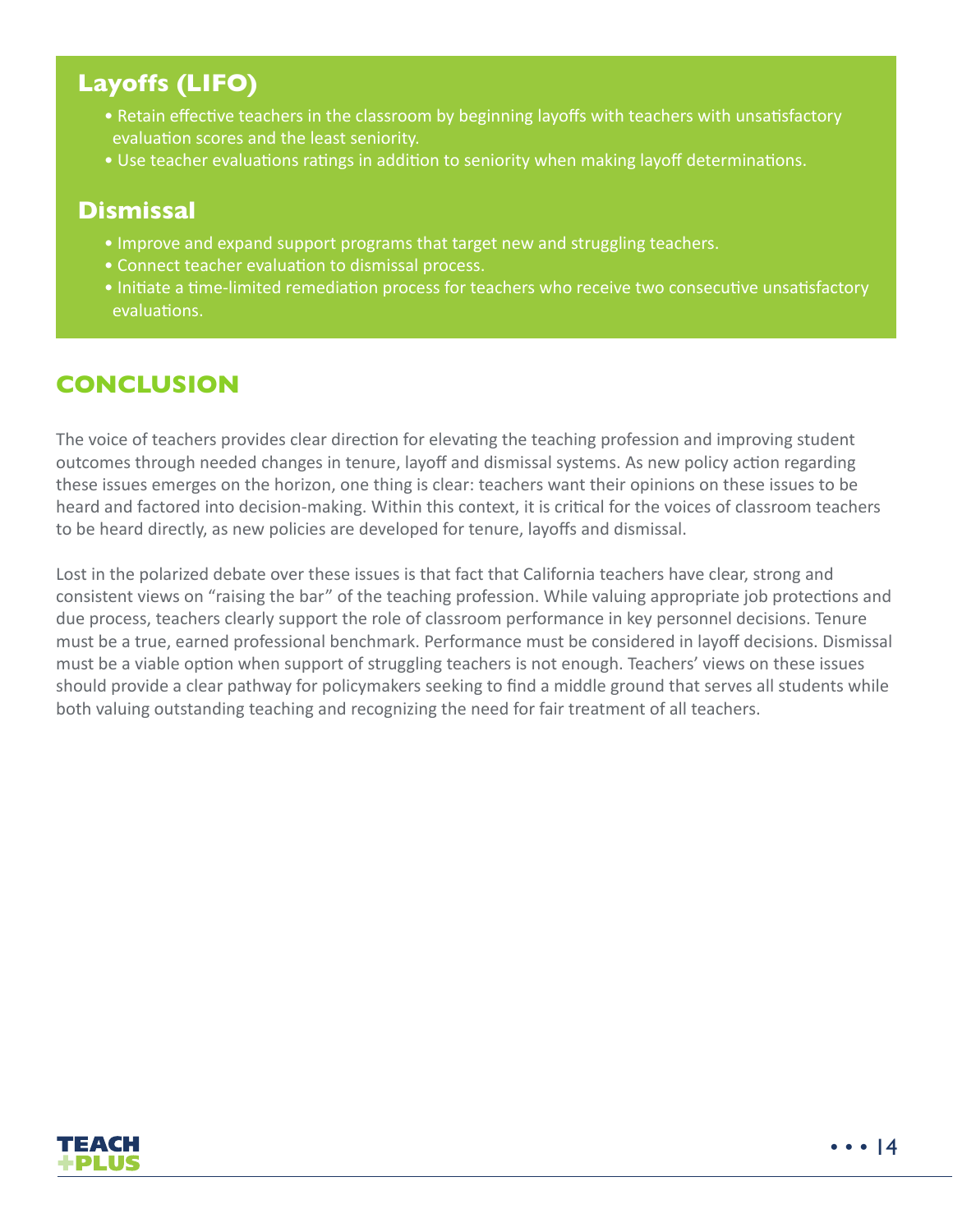#### **ENDNOTES**

1. See *Vergara v. California,* Superior Court of the State of California. (2014). Retrieved from http:// laschoolreport.com/wp-content/uploads/2014/08/Judgement-Vergara-Judge-affirms-ruling.pdf.

2. See Teach Plus. (2014). *Valuing Performance and Honoring Experience: Teacher Solutions for a Post-*Vergara *Profession.* Los Angeles, California.

3. See U.S. Department of Education, National Center for Education Statistics, Schools and Staffing Survey (SASS). (2011-2012). *Public School Teacher Data File.* Washington, DC.

4. See California Education Code § 44929.21.

5. See California Education Code § 44932, California Education Code § 44944 and California Education Code § 45298.

6. Question, "Do you think that teacher tenure has had a positive or negative effect on the quality of teachers in California public schools?" Responses: "Very positive" (24 percent), "Somewhat positive" (32 percent), "Neither positive nor negative" (19 percent), "Somewhat negative" (19 percent), "Very negative" (4 percent), "No effect" (1 percent), and "Not sure" (1 percent). For all questions, n = 506 unless otherwise noted.

7. Question, "For you, how meaningful an achievement is getting tenure?" Responses: "Very meaningful" (46 percent), "Somewhat meaningful" (26 percent), "Neither meaningful nor not meaningful" (15 percent), "Not very meaningful" (8 percent), "Not meaningful at all" (4 percent), and "Not sure" (0 percent). Results for each question may not sum to 100% due to rounding. Also, aggregated summary responses may not add to 100% due to rounding (e.g. "Very meaningful" (46.4% or 46%) + "Somewhat meaningful" (26.3% or 26%) = 72.7% or 73% aggregated "meaningful" after rounding. Question, "How important is having tenure to you personally?" Responses: "Very important" (57 percent), "Somewhat important" (24 percent), "Neither important nor unimportant" (10 percent), "Somewhat unimportant" (5 percent), "Very unimportant" (4 percent), and "Not sure" (0 percent).

8. For more information about the tenure process in California, see National Council on Teacher Quality. (2014). *2013 State Teacher Policy Yearbook California.* Washington, DC.

9. Question, "Currently in California, administrators have about 18 months after a teacher is credentialed to decide whether or not the teacher should be granted tenure. Which statement about this comes closest to your point of view?" Responses: "18 months is too long" (5 percent), "18 months is about the right length of time" (21 percent), "18 months is not enough time" (72 percent), and "Not sure" (3 percent).

10. Respondents were asked to provide their response as an open-ended question. Responses were then grouped into three ranges: "0-2 years," "3-5 years," and "6+ years." For this question, three responses that were above 25 years were trimmed (resulting n = 503).

11. Question, "The following are some ideas for revising tenure rules in California. Please indicate if you support or oppose each item. Require teachers to demonstrate classroom effectiveness as part of the tenure decision." Responses: "Strongly support" (65 percent), "Somewhat support" (27 percent), "Somewhat oppose" (3 percent), "Strongly oppose" (3 percent), and "Not sure" (2 percent).

12. Question, "The following are some ideas for revising tenure rules in California. Please indicate if you support or oppose each item. Require observations from multiple administrators as part of the tenure decision." Responses: "Strongly support" (50 percent), "Somewhat support" (34 percent), "Somewhat oppose" (11 percent), "Strongly oppose" (5 percent), and "Not sure" (0 percent).

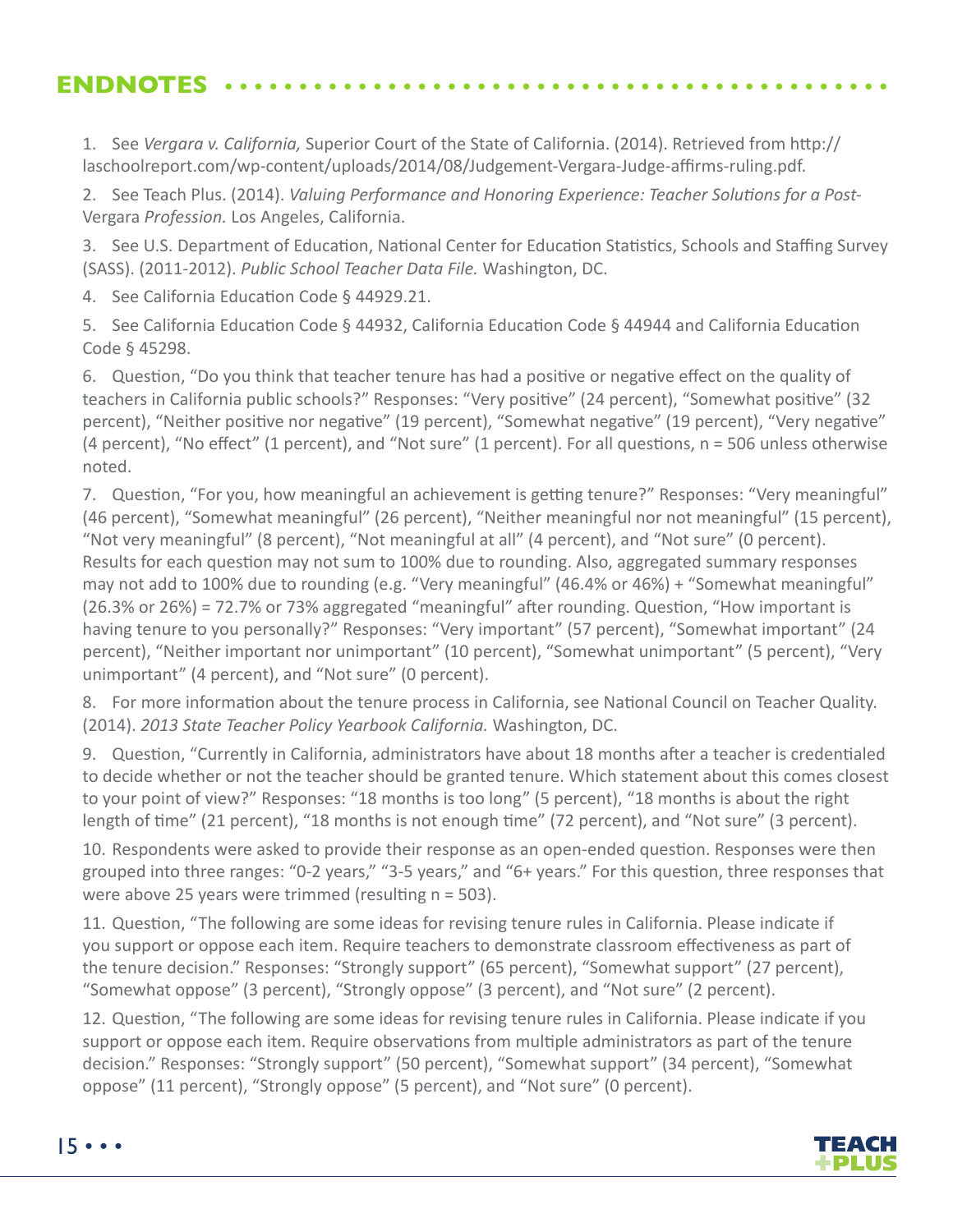13. Question, "The following are some ideas for revising tenure rules in California. Please indicate if you support or oppose each item. Include observations from teacher peers as part of the tenure decision." Responses: "Strongly support" (45 percent), "Somewhat support" (29 percent), "Somewhat oppose" (14 percent), "Strongly oppose" (9 percent), and "Not sure" (2 percent).

14. Question, "Who do you think should make the decision to grant tenure to a teacher?" Responses: "Administrators only" (18 percent), "Both administrators and qualified teachers" (68 percent), "Qualified teachers only" (8 percent), "Other" (1 percent), and "Not sure" (5 percent).

15. See California Education Code § 44929.21.

16. See California Legislative Analyst's Office. (2012). *A Review of the Teacher Layoff Process in California*. Sacramento, California: Taylor, M.

17. Question, "Have you ever worked at a school with a teacher you thought was effective but who was laid off because he or she lacked seniority?" Responses: "Yes" (74 percent), "No" (20 percent), and "Not sure" (6 percent).

18. See Education Trust-West. (2012). *Learning Denied: The Case for Equitable Access to Effective Teaching in California's Largest School District.* Oakland, California and Chetty, R., Friedman, J., & Rockoff, J. (2011). *The Long-Term Impacts of Teachers: Teacher Value-Added and Student Outcomes in Adulthood* (NBER Working Paper 17699). Cambridge, Massachusetts.

19. Question, "As you know, budget cuts reducing school funding in California have resulted in periodic teacher layoffs. How satisfied are you with the current rules in your district for deciding which teachers are laid off?" Responses: "Very satisfied" (21 percent), "Somewhat satisfied" (23 percent), "Neither satisfied nor dissatisfied" (19 percent), "Somewhat dissatisfied" (20 percent), "Very dissatisfied (13 percent), and "Not sure" (4 percent).

20. Question, "If a district has to lay off teachers, do you think that the decision about which teachers get laid off should be:" Responses: "Based almost entirely on how much seniority a teacher has" (24 percent), "Based in part on seniority and in part on teacher performance in the classroom" (58 percent), "Based almost entirely on teacher performance in the classroom" (12 percent), "None of the above" (2 percent), and "Not sure" (3 percent).

21. Question, "If there were a fair way to evaluate teachers, what do you think is the right balance between seniority and performance to determine teacher layoffs? Your answer can be anywhere from (0% seniority and 100% performance) to (100% seniority and 0% performance), or any combination in between." Responses: Mean % seniority- 50 percent, Median % seniority- 50 percent, Mean % performance- 50 percent, Median % performance- 50 percent.

22. Question, "Do you think it is possible to develop a fair way to evaluate teachers?" Responses: "Definitely yes" (29 percent), "Probably yes" (47 percent), "Probably no" (20 percent), "Definitely no" (2 percent), and "Not sure" (2 percent).

23. California Teachers Association supported Assembly Bill 215 that took effect on January 1, 2015. AB 215 revised existing statutes on procedures for teacher discipline and dismissal proceedings. See California Education Code § 44944. See Students Matter. (2014). Vergara v. California *Trial by the Numbers.* Menlo Park, California. Retrieved from http://studentsmatter.org/wp-content/uploads/2014/06/SM\_Trial-By-Numbers\_06.09.141.pdf.

24. Question, "Again, knowing that your responses are totally confidential, are there any teachers at your current school that you think are ineffective and need additional training and assistance?" Responses: "Yes" (66 percent), "No" (23 percent), and "Not sure" (11 percent).

25. Question, "Again, knowing that your responses are totally confidential, are there any teachers at your

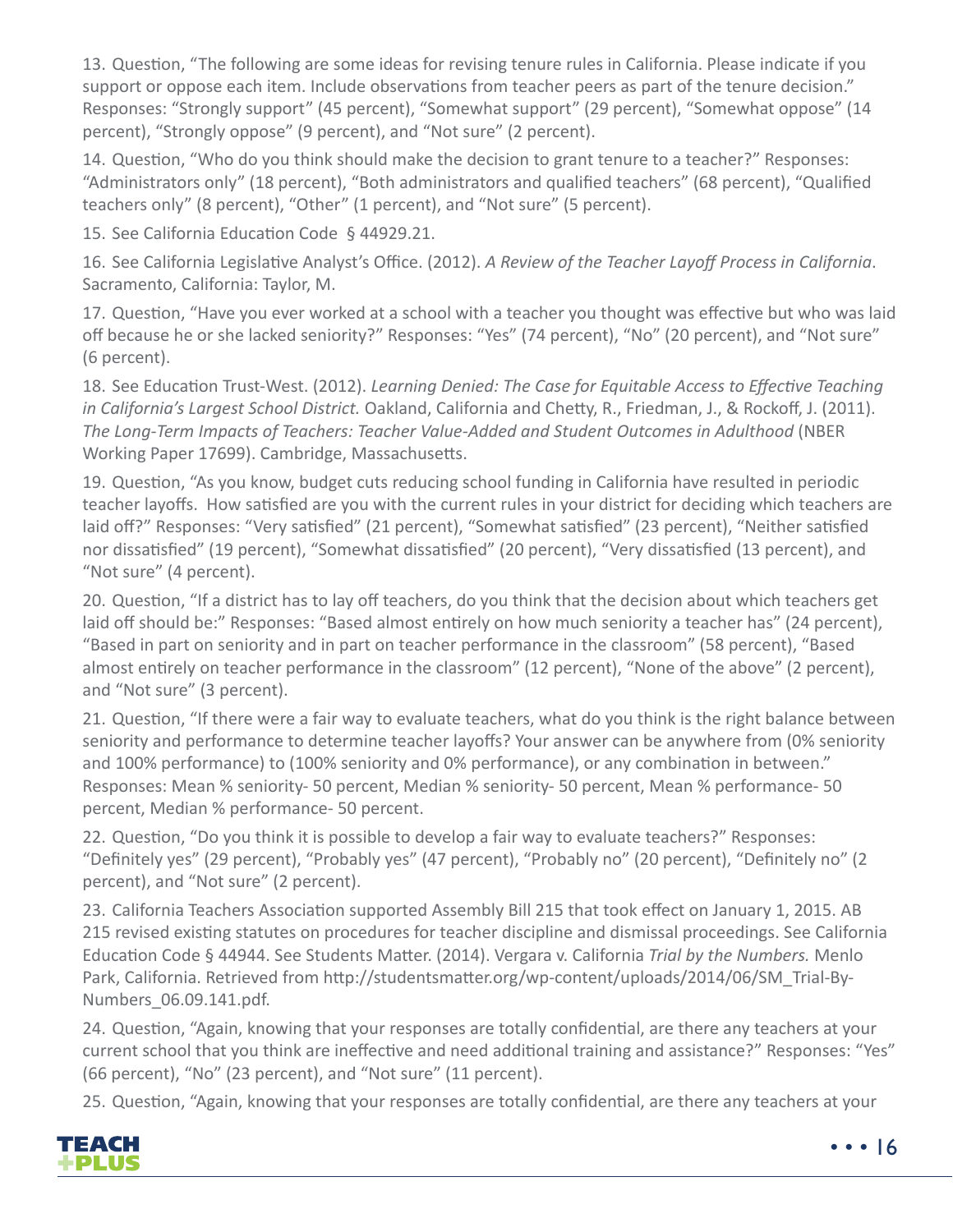school that you think are not suited to be classroom teachers?" Responses: "Yes" (58 percent), "No" (29 percent), and "Not sure" (13 percent).

26. Question, "Do you think your school district offers appropriate support and assistance for ineffective teachers?" Responses: "Yes" (31 percent), "No" (53 percent), and "Not sure" (16 percent).

27. Question, "Many school districts provide assistance and support to ineffective teachers. In your opinion, how many years should a district provide appropriate support to an ineffective teacher before that teacher is considered for dismissal?" Respondents were asked to provide their response as an openended question. Responses were then grouped into three ranges: "0-1 years," "2 years," and "3+ years." Responses: "0-1 years" (21 percent), "2 years" (49 percent), and "3+ years" (30 percent). Mean: 2.5 years, Median: 2 years. For this question, three responses above 20 years were trimmed and one blank case was excluded (resulting n = 502).

28. Question, "If a fair evaluation system were available to determine teacher performance, how many years should it take to dismiss a demonstrably ineffective teacher who does not show satisfactory improvement after appropriate support?" Respondents were asked to provide their response as an openended question. Responses were then grouped into three ranges: "0-1 years," "2 years," and "3+ years." Responses: "0-1 years" (36 percent), "2 years" (38 percent), and "3+ years" (26 percent). Mean: 2.2 years, Median: 2 Years. For this question, one response above 20 years was trimmed and one blank case was excluded (resulting n = 504).

29. Question, "Have you ever seen a situation at your school in which the due process system prevented administrators from dismissing a teacher you thought was ineffective?" Responses: "Yes" (46 percent), "No" (38 percent), and "Not sure" (16 percent).

30. Question, "Which of the following statements comes closer to your point of view on the issue of due process for teachers who are determined to be ineffective?" Responses: "The due process currently available to teachers is too strong" (18 percent), "The due process currently available to teachers is about right" (36 percent), "The due process currently available to teachers is too weak" (23 percent), "None of the above" (2 percent), and "Not sure" (22 percent).

31. Question, "If California policymakers were to consider changes to rules for teacher tenure, due process, and layoffs, how important would it be to you to have the views of classroom teachers be reflected in any new rules?" Responses: "Very important" (75 percent), "Somewhat important" (18 percent), "Neither important nor unimportant" (3 percent), "Somewhat unimportant" (1 percent), "Very unimportant" (2 percent), and "Not sure" (1 percent).

32. See Teach Plus. (2014). *Valuing Performance and Honoring Experience: Teacher Solutions for a Post-*Vergara *Profession*. Los Angeles, California.



17 • • •